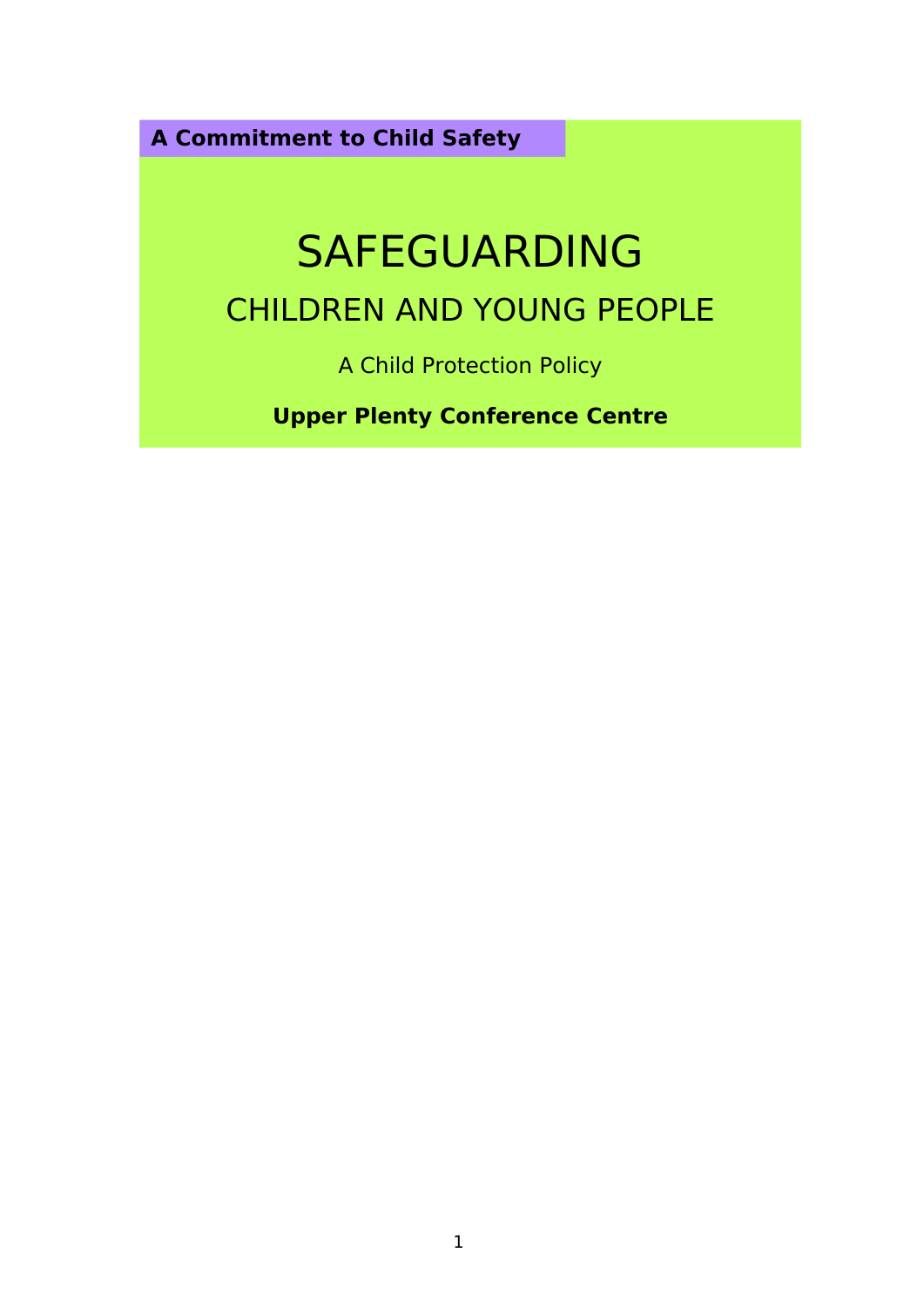## **INDEX**

- **1. Cover Page Safeguarding Children and Young People**
- **2. Index page**
- **3. A Commitment to Child Safety**
- **4. Children's Rights to Safety and Participation**

**Feedback from Children**

**5. Support and Training of Staff**

**Risk Management**

**Reporting a Child Safety Concern - Child Safety Officer**

- **6. Reporting Process and Staff debriefing internal**
- **7. General Principles for Making a Child Protection report to Police or External Agency APPENDICES**
	- **8. Appendix 1. Legislation**
	- **9. Appendix 2. Feedback Survey example**
	- **10. Appendix 3. Definitions of Harm or Abuse**
	- **11. Appendix 4. Complaint Form example**
	- **12. Appendix 5. Incident Report example**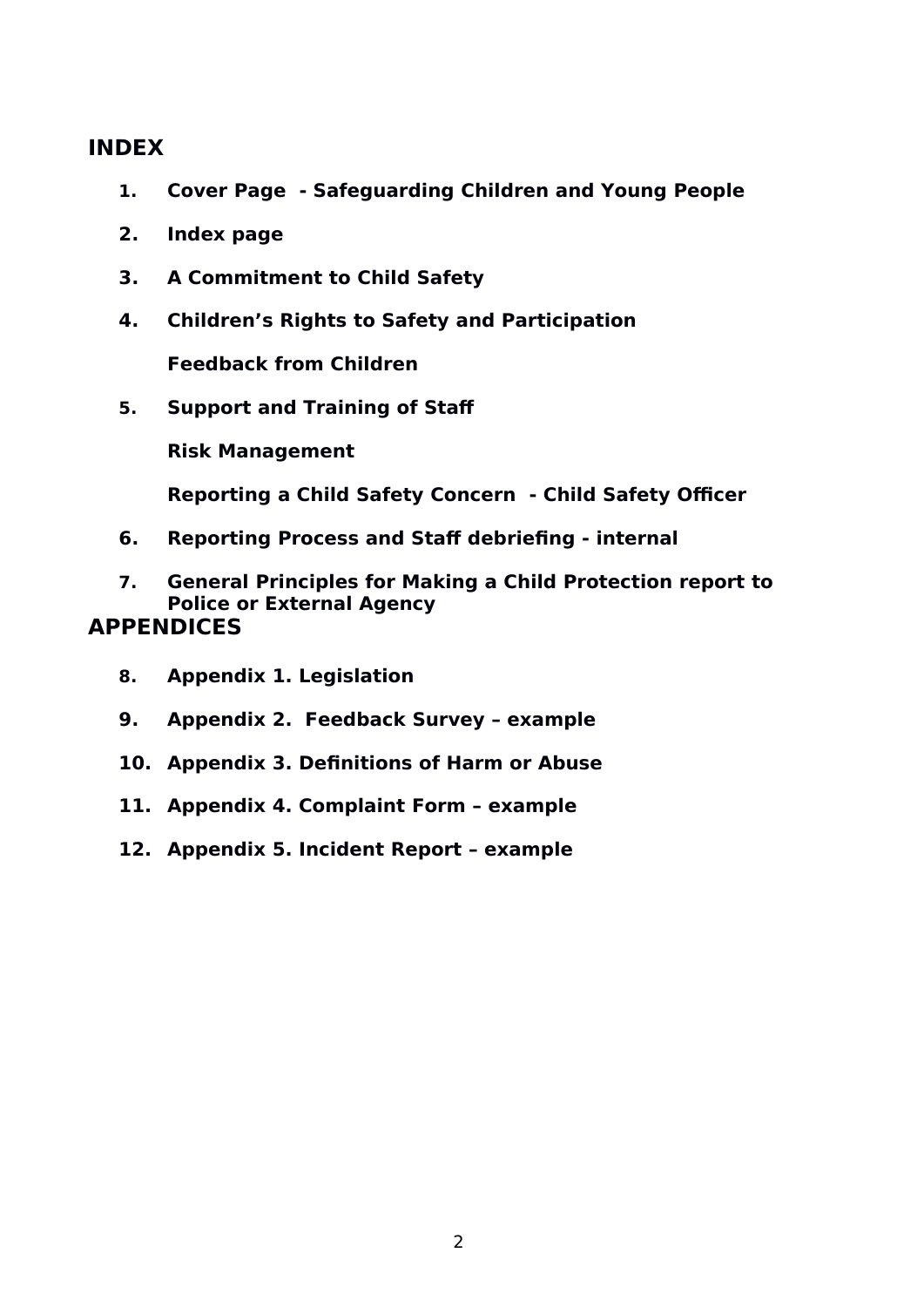Upper Plenty Conference Centre is committed to welcoming children and their carers and providing a 'child-safe' environment, culture and programs for children and other vulnerable people who come to this venue. We see such a commitment as flowing naturally from our vision and mission to operate according to biblical, Christian principles for living and for recognising the unique value and potential of every person, regardless of race, age, gender, ability or disability.

All children who come to Upper Plenty Conference Centre have a right to feel and be safe. The welfare of children in our care will always be our first priority. We aim to create and maintain a safe and friendly environment where children are listened to, feel safe, have fun, accept challenges, learn and grow. We recognise the particular need for sensitivity for Aboriginal children and those from culturally or linguistically diverse backgrounds. We take into consideration the needs of children with disabilities and seek to include them and make them feel safe and welcome.

The safety and welfare of children in this context may be shared between Upper Plenty Conference Centre, guest organisations and the adults supervising the guest group (e.g. teachers or specialists).

The staff of Upper Plenty Conference Centre accept the responsibility of providing a safe environment and creating a culture where child safety and well-being is our first priority. This policy was developed in collaboration with our staff and is responsive to the feedback of children who use our services, their parents and carers. It applies to all staff, visitors, children and individuals involved in any aspect of the running of Upper Plenty Conference Centre.

<span id="page-2-0"></span>This Policy has the endorsement of Christian Venues Association<sup>[1](#page-2-1)</sup>, a national association of which Upper Plenty Conference Centre is a member. It recognises both Federal and State legislation (See Appendix 1) and the spirit that seeks to protect and nurture the holistic development of children and young people. It reflects the operational principles of our **Code of Conduct**. (See separate document)

<span id="page-2-1"></span>[<sup>1</sup>](#page-2-0) Christian Venues Association resources and supports more than 200 members, specifically hosting professional development programs to improve skills and understanding of the industry standards, compliance and operational issues.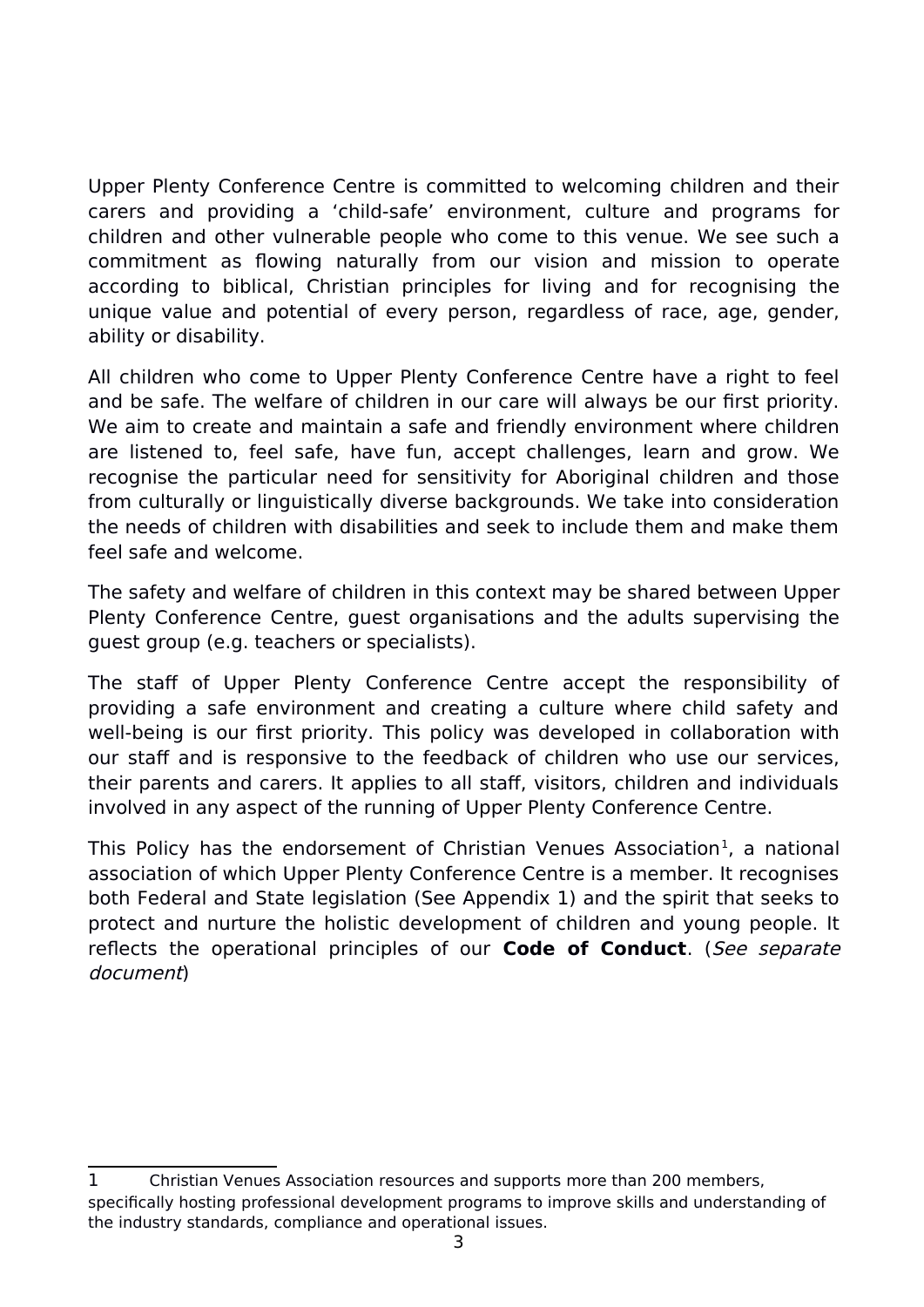## **Children's Rights to Safety and Participation**

Upper Plenty Conference Centre staff encourage children to express their views and suggestions through the feedback surveys (see Appendix 2), through listening to them when they speak about matters that directly affect their sense of safety or wellbeing. We value diversity and do not tolerate discrimination in our words or practices or in those of others.

Part of our work with children is to **teach and inform** them of what they can do if they feel unsafe, threatened or upset by the behaviour of adults or other children.

**We will listen to and act on** any concerns children or their carers raise with us.

**We are committed to protecting children from harm.** 'Harm', as used in this policy, includes any and all of the following types of abuse or neglect of children and young people: physical; sexual; emotional/psychological; racial/cultural or religious. (Appendix 3)

All forms of abuse injures children, sometimes visibly, but often in profound ways that damage a child's sense of identity, cause them to be anxious or fearful and reduce their capacity to participate in the community and opportunities of life.

## **Feedback from Children**

Children and young adults will have opportunity to reflect on their experience at the venue and to make comments regarding the accommodation, meals and program elements and other aspects of wellbeing, including staff conduct. Such feedback will inform Upper Plenty Conference Centre and guide adjustments to practices, programs and training.

## **Support and Training**

**We provide a system of support and supervision** so people feel valued, respected and fairly treated. To this end we have developed <sup>a</sup> **Code of Conduct** to provide quidance to our staff.

- 1. Staff are provided with a copy of our Code of Conduct booklet that defines unacceptable conduct, boundaries and expectations for behaviour.
- 2. At least every 2 years, 'Refresh, Renew, Update' sessions are run online or in person for all program staff, to ensure staff awareness of the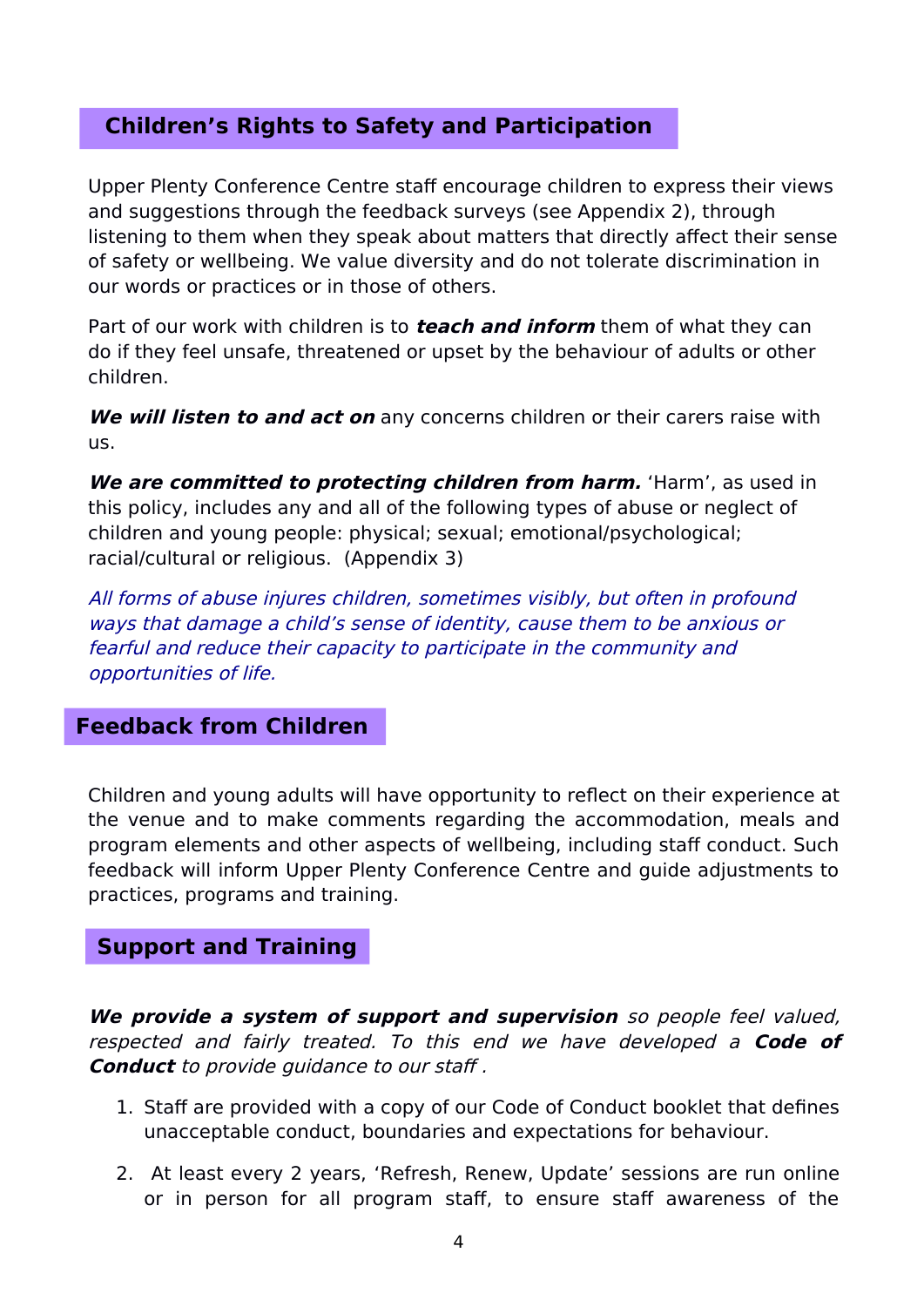<span id="page-4-0"></span>importance of child safety and familiarity with ChildSafe<sup>[2](#page-4-1)</sup> practices and expectations.

3. Staff and management attend workshop-training sessions or online training provided by CVA, ACA or other specialist organisations at least once ever 2 years. 2 years is stipulated rather than annually because UPCC doesn't run any kids camps at this stage, just occasional interactions when groups with children come. This is to be reviewed if more kids camps are run at UPCC in the future.

## **Risk Management**

Risk assessment and management practices are embedded in our procedures prior to each camp, program or activity. We use these practices to inform our planning and operating of all aspects of the camping experience at Upper Plenty Conference Centre. Risk management applies to Work Health and general safety and specifically to the minimising of risks of abuse to children who are in our care.

## **Reporting a Child Safety Concern**

Each camp that involves children or minors will have an allocation of officers with specific responsibilities, such as Program Director, or First Aid Officer. A **Child Safety Officer** is appointed for responding to complaints made by staff, children or young people (campers) or their supervising adults. Kathryn Stokes

<span id="page-4-1"></span>The Child Safety Officer will be identified and their role explained as part of the initial briefing of a new client group to the venue. Guests and staff are expected to use either the **Complaints Form** or the **Incident Form** to note concerns arising from observations or experience. (See Appendix 4) In the following pages, explanation is provided on making a report of suspected or actual child abuse to the Department of Health and Human Services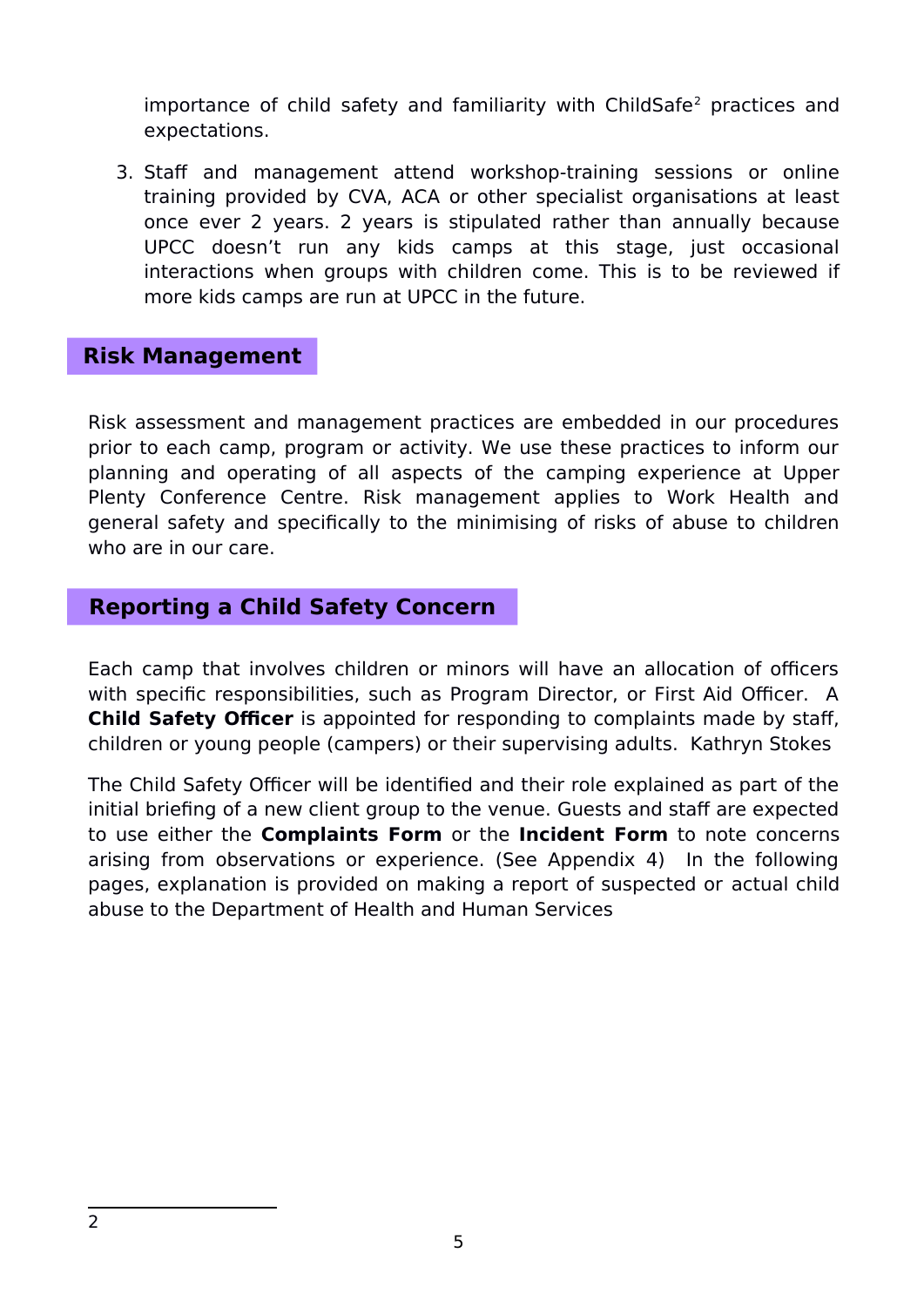**General Principles for making a Report regarding Child Abuse**

**Who should make a Child Protection (abuse) report or notification, to whom and when?**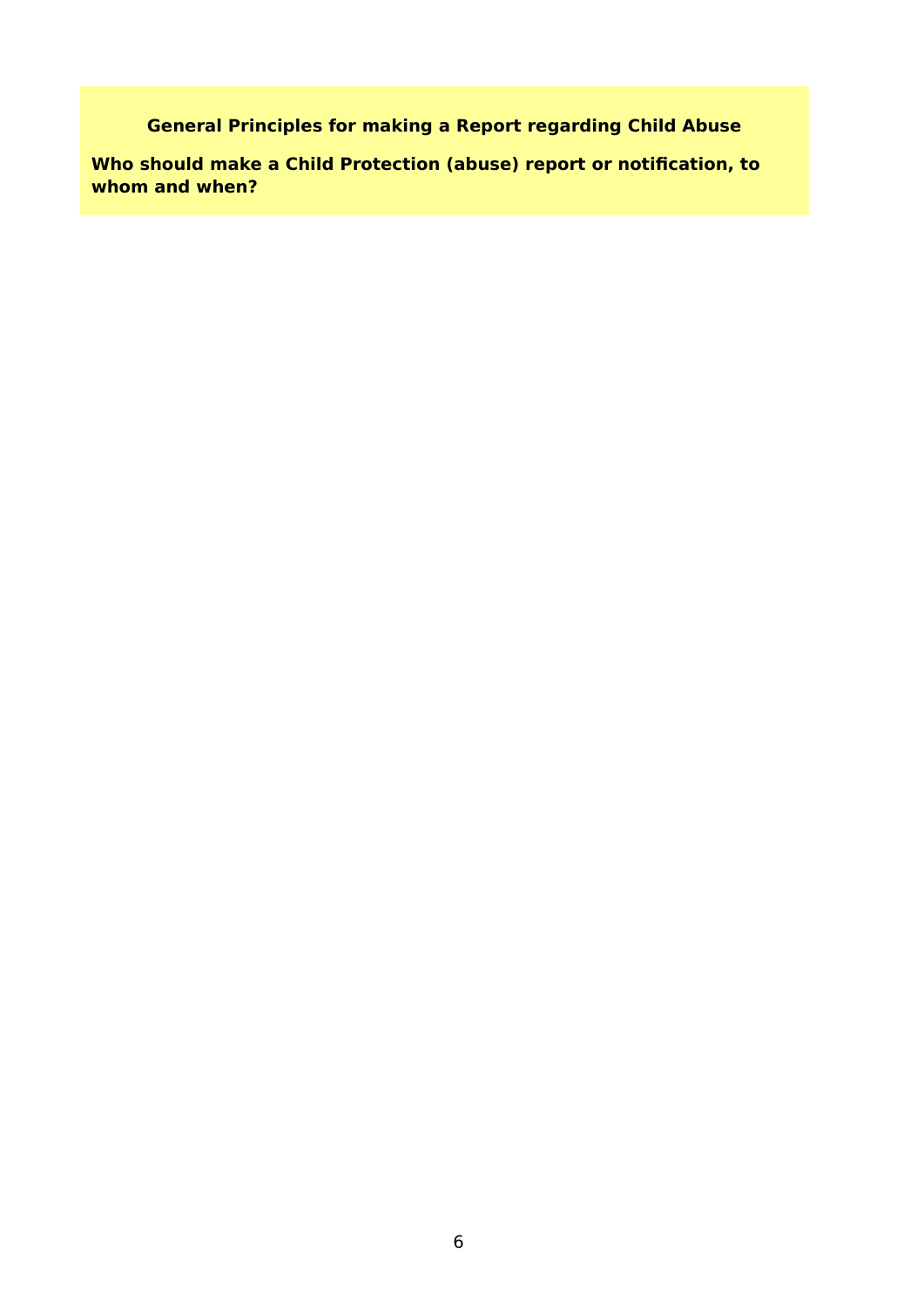## **The Upper Plenty Conference Centre Reporting process and staff debriefing on site**

There is a formal process for making and recording of complaints of child abuse or neglect on site and for seeking resolution to them. The following steps must be followed:

- <span id="page-6-0"></span> A **Complaints Form** (see Appendix 4) will be filled out. A copy of this Form MUST be kept by the Child Safety Officer<sup>[3](#page-6-1)</sup>, if the complainant wishes to keep the original. This is an essential record of the event.
- The **Child Safety Officer** will meet with the child or the complainant, and hear the story, taking notes and seeking clarification, ensuring that the child feels listened to, understood and protected. (Some complaints may be able to be dealt with at this time.)
- If, in the view of the CSO, the allegation is serious and emotions are running high, **report the incident to the police**. This takes the matter immediately out of the jurisdiction of the venue. The police will determine if there is a case, and how to proceed. The Complaints Form will provide data for the police to assess.
- The accused staff member should be stood down from duties. If an allegation of abuse or inappropriate behaviour has been made, the person named must step out of direct contact with the client group until the matter is resolved.
- The accused person should fill out an **Incident Report** (Appendix 5). This ensures that their side of the story is heard and recorded. Another adult may witness the Incident Report if they personally observed the incident or alleged inappropriate behaviour.
- **Debriefing.** The staff member alleged to have misbehaved must be debriefed and appropriate decisions made regarding his/her immediate future, that is, whether or not they remain on the property or can continue to work with the client group.

Debriefing should also occur **for the whole team**. Allegations of inappropriate behaviour towards a child are upsetting to all staff members and they need support, encouragement, clarification and the opportunity to express their feelings.

<span id="page-6-1"></span>[<sup>3</sup>](#page-6-0) It is important to nominate and introduce a member of staff as the **Child Safety Officer**. This could be a manager or senior administration person - not an activity leader – preferably with some experience and skills in listening to children.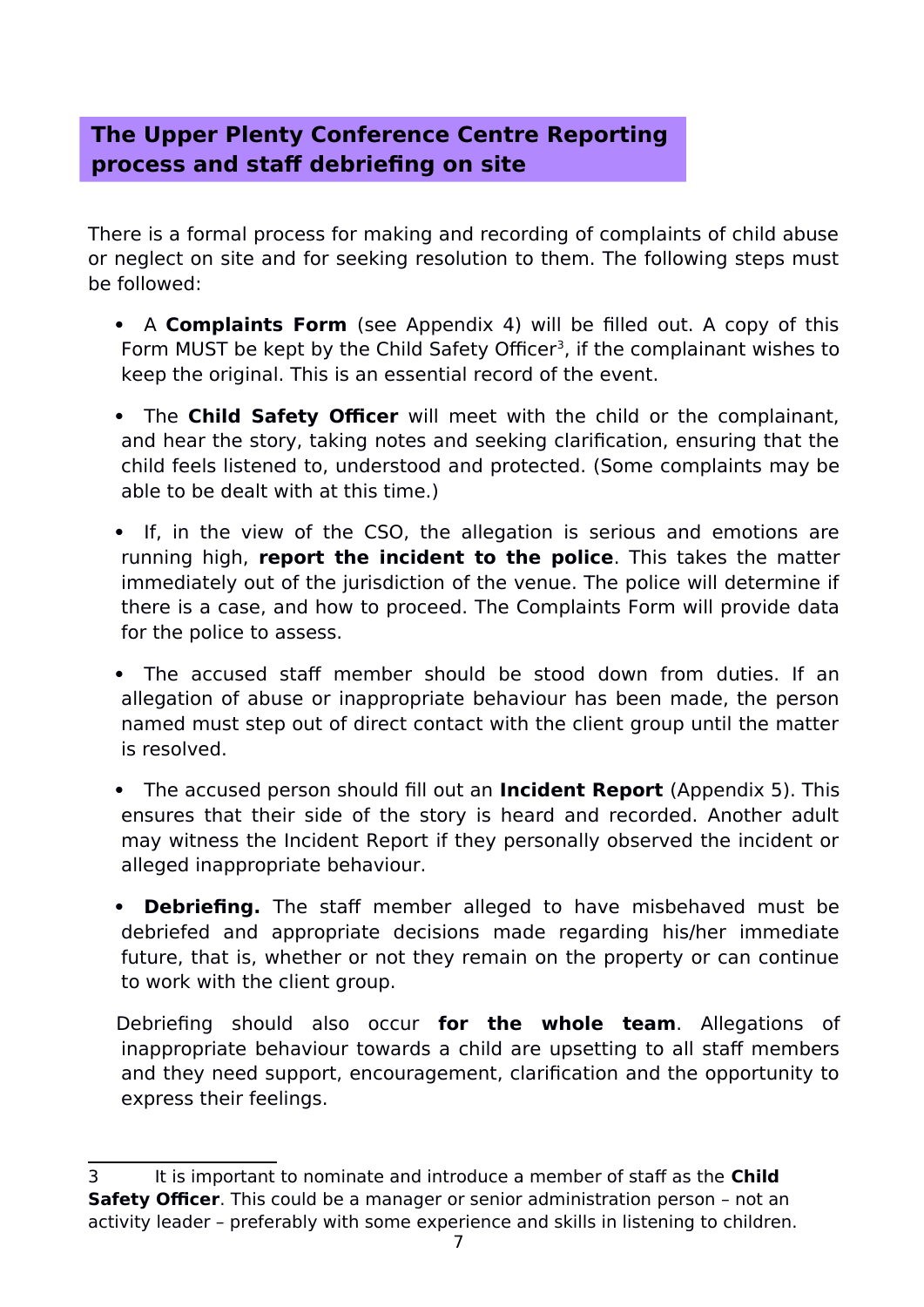**Liaison with the client group.** Re-establishing trust in the management and program staff is essential and should be dealt with as soon as is practicable. The group (particularly supervising adults, such as teachers) need to be assured that the process is good and has been followed, and that all steps have been taken to ensure justice is done and that children are indeed safe.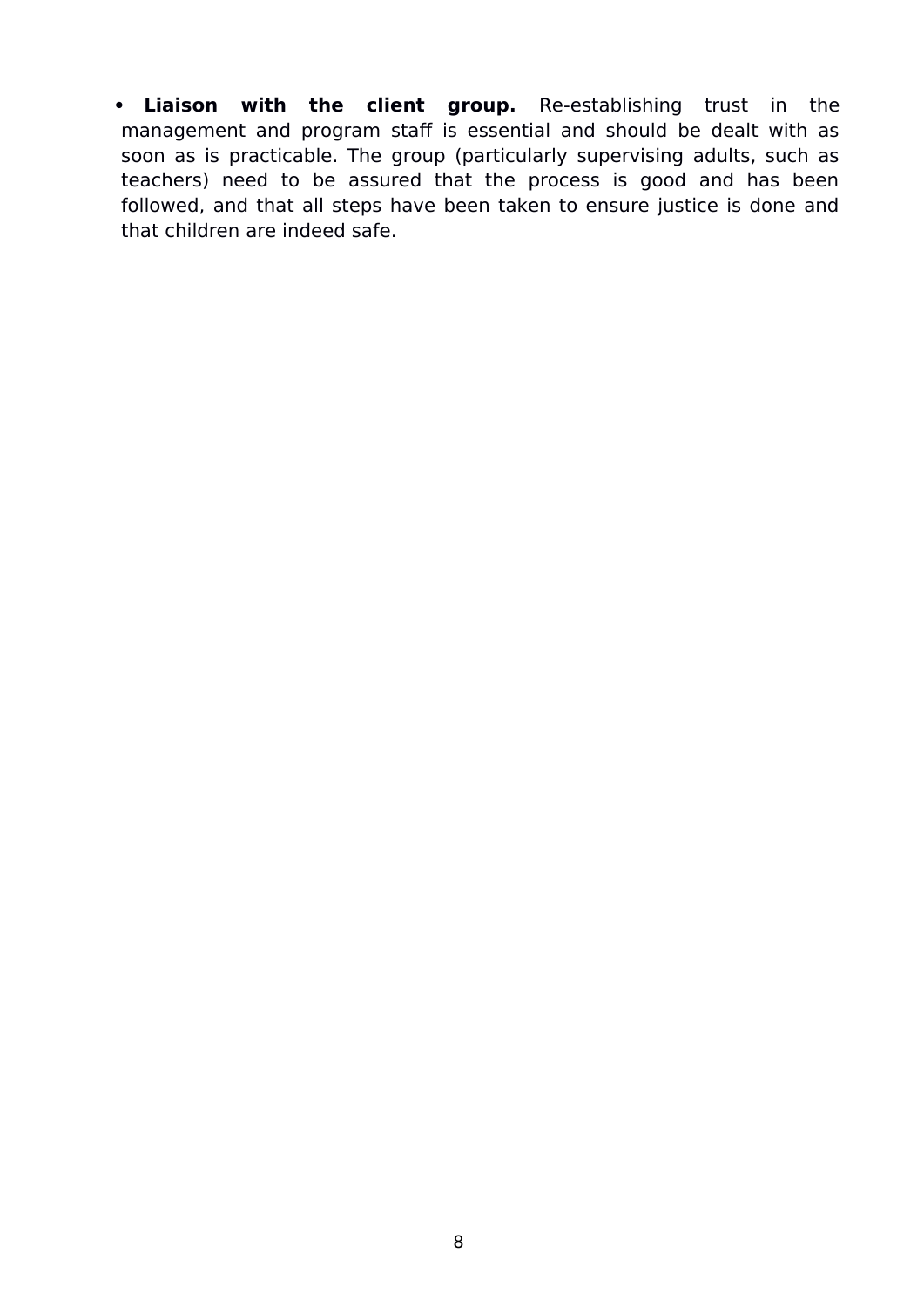#### **General Principles for making a Report regarding Child Abuse**

#### **Who should make a Child Protection (abuse) report or notification, to whom and when?**

Certain professions are referred to as 'mandatory reporters'. This includes medical practitioners, nurses (including school nurses), members of the police force, primary and secondary teachers and principals. Penalties may be incurred by those named as 'mandatory reporters' if they fail to notify the appropriate authorities if they have reasonable grounds for a belief (not proof!) that a child or young person is in need of protection, because they have suffered, or are likely to suffer significant harm (see definitions), particularly physical or sexual abuse.

However, **everyone** has a moral responsibility to report all types of known or possible child abuse. Furthermore, the recent Crimes Amendment Acts (Protection of Children, Grooming and Failure to Report) require **all** people, regardless of occupation, to protect children and report abuse, where there is a **reasonable belief** that a physical or sexual offence has occurred or may be committed against a child.

a. **Record Observations.** Make notes as to what you observe, or hear from or about a child that causes you concern for their safety and wellbeing. If you are reasonably sure that a child is in danger and needs protection, then make a report.

You do not have to be given permission by your employer to make such a report.

b. **Reporting.** Making a report is to lay a serious allegation of a criminal offence against another person, so clarify your perceptions (talk to the child or your colleagues) and decide the best method of reporting. You can make your report to:

- **The Upper Plenty Conference Centre Child Safety Officer**, using a Complaint Form. Attach your notes to the form, keeping a copy. The CSO may decide to take the concern to the person-in-charge of the guest group or to act unilaterally.
- **The Police.** The police are the most appropriate first responders if the report is regarding behaviour taking place at a campsite. Again, fill out a Complaint Form, attach your notes and call 000. The Child Safety Officer may also decide to call the police as a first step.
- **Child First (Family Information and Support Team) –** is a family-focussed and community-based intake and referral service.
- **Child Protection Services** (1300 655 795 BH, or 13 12 78 AH) is a statutory service provided by DHS to protect children and young people at risk of harm and to work with families to ensure these risks are mitigated.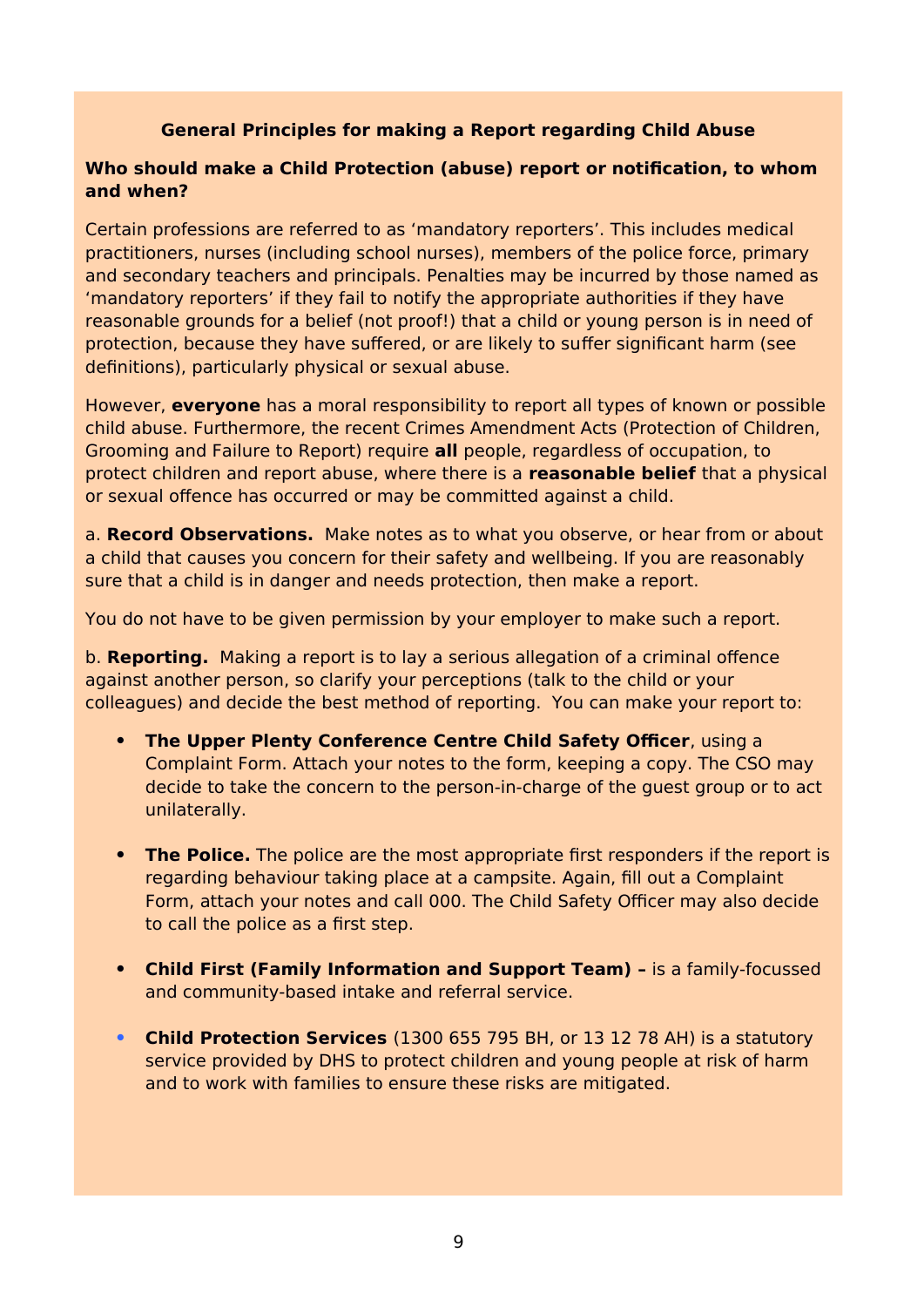## **APPENDIX 1**

#### **LEGISLATION**

Both Federal and State legislation is relevant to the concepts discussed in this policy. This legislation includes:

#### **Federal:**

Disability Discrimination Act 1992 Workplace Gender Equality Act 2012 Fair Work Act 2009 Racial Discrimination Act 1975 Sex Discrimination Act 1984 Australian Human Rights Commission Act 1986

#### **Victorian:**

Racial and Religious Tolerance Act 2001

Occupational Health and Safety Act 2004

Children, Youth and Families Act <sup>2005</sup> (The principle legislative document setting Child Protection reporting and responding standards) Working with Children Act 2005

Children Well-being and Safety Act 2005

Charter of Human rights and Responsibilities Act 2006 (NB Article 17)

Equal Opportunity Act 2010

The Commission for Children and Young People Act 2012

Crimes Amendment (Grooming) Act 2014 (establishes 'grooming' as a criminal

offence)

Crimes Amendment (Protection of Children) Act 2014 (establishes an offence of 'child endangerment' by negligently failing to reduce or remove a …. risk that a person will commit a sexual offence against a child.

Crimes Amendment (Failure to Protect) Act 2015 (established a new criminal offence on July 1st, 2015. It applies to people in positions of authority within organisations that exercise care, supervision or authority over children, such as churches, schools, childcare centres, residential care homes and **camp sites.**

Child Wellbeing and Safety Amendment (Child Safety Standards) Act 2015

#### **International:**

The United Nations Convention on the Rights of the Child (1989)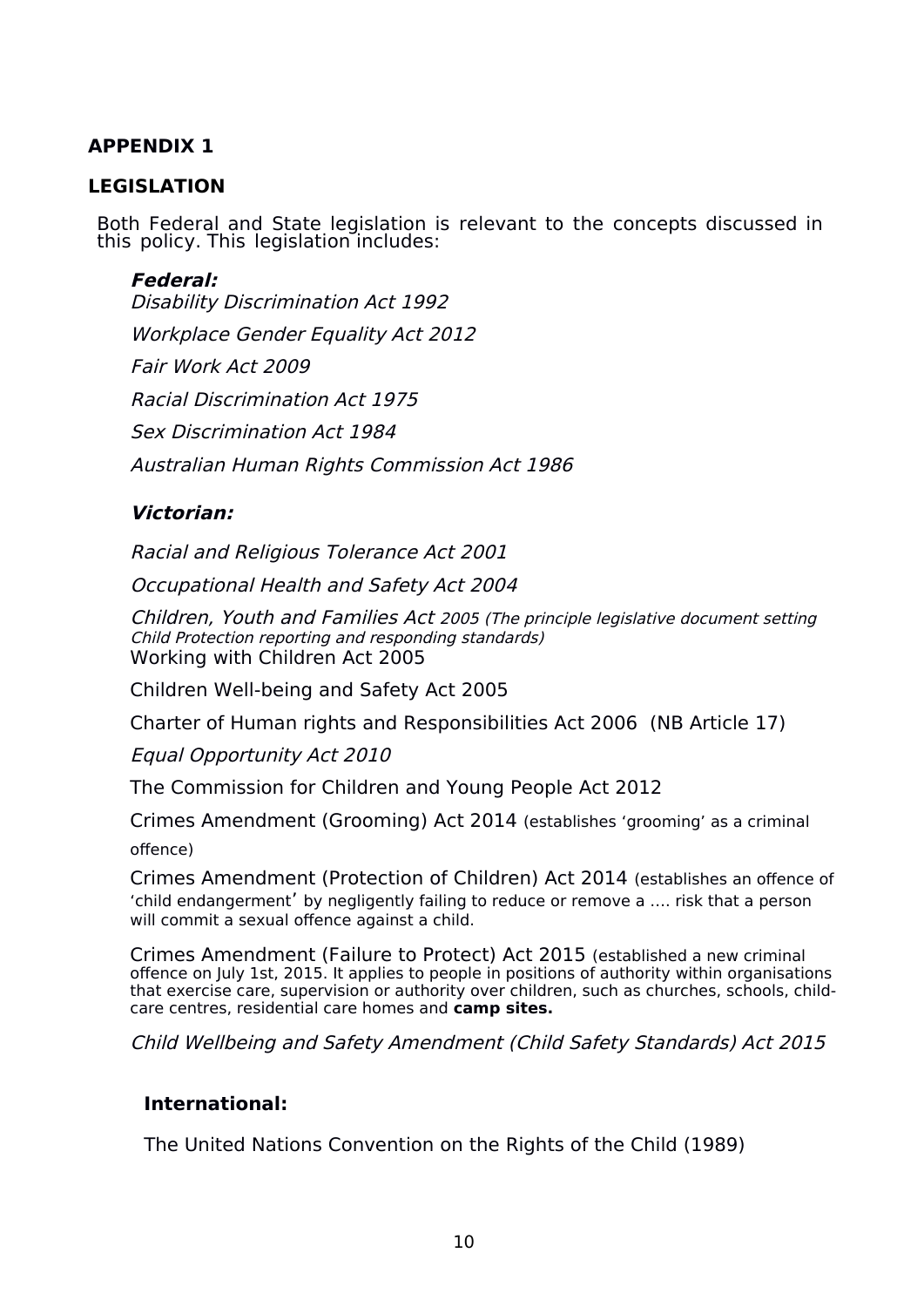## **APPENDIX 2 Feedback survey: Campers Name:**

**\_\_\_\_\_\_\_\_\_\_\_\_\_\_\_\_\_\_\_\_\_\_\_\_\_\_\_\_\_\_**

This survey is your chance to have a say about Upper Plenty Conference Centre and your time here. Think about each statement and mark on the line, somewhere between "Not at all!' and 'Absolutely!'.

| 1.                                                                                                                   | When we arrived I felt welcomed and looked after.                    |             |
|----------------------------------------------------------------------------------------------------------------------|----------------------------------------------------------------------|-------------|
| Not at all.                                                                                                          | Mostly                                                               | Absolutely! |
| 2.                                                                                                                   | The bedrooms were clean and the beds were comfortable.               |             |
| Not at all.                                                                                                          | Mostly                                                               |             |
| З.                                                                                                                   | The bathrooms were clean, big enough and easy to use.                | Absolutely! |
|                                                                                                                      |                                                                      |             |
| Not at all.                                                                                                          | Mostly                                                               | Absolutely! |
| 4.                                                                                                                   | There were great spaces for eating and activities.                   |             |
|                                                                                                                      |                                                                      |             |
| Not at all.                                                                                                          | Mostly                                                               | Absolutely! |
| 5.                                                                                                                   | The activities were fun, challenging and well-organised.             |             |
| Not at all.                                                                                                          | Mostly                                                               | Absolutely! |
|                                                                                                                      | I felt safe and relaxed while I was at this camp.                    |             |
|                                                                                                                      |                                                                      |             |
| Not at all.                                                                                                          | Mostly                                                               | Absolutely! |
| 7.<br>enjoyed doing them.                                                                                            | Even though some activities were challenging, I faced my fears and   |             |
|                                                                                                                      |                                                                      |             |
| Not at all.                                                                                                          | Mostly                                                               | Absolutely! |
| 8.<br>and me.                                                                                                        | The camp activity leaders were friendly and respectful of my friends |             |
|                                                                                                                      |                                                                      |             |
| Not at all.<br>9.                                                                                                    | Mostly<br>The meals were tasty, healthy and I had plenty to eat.     | Absolutely! |
| <u> 1980 - Johann Barn, mars ar breithinn ar breithinn ar breithinn ar breithinn ar breithinn ar breithinn ar br</u> |                                                                      |             |
| Not at all.                                                                                                          | Mostly                                                               | Absolutely! |
|                                                                                                                      | 10. I would recommend this camp as a great place for kids.           |             |
|                                                                                                                      |                                                                      |             |
| Not at all.                                                                                                          | Mostly                                                               | Absolutely! |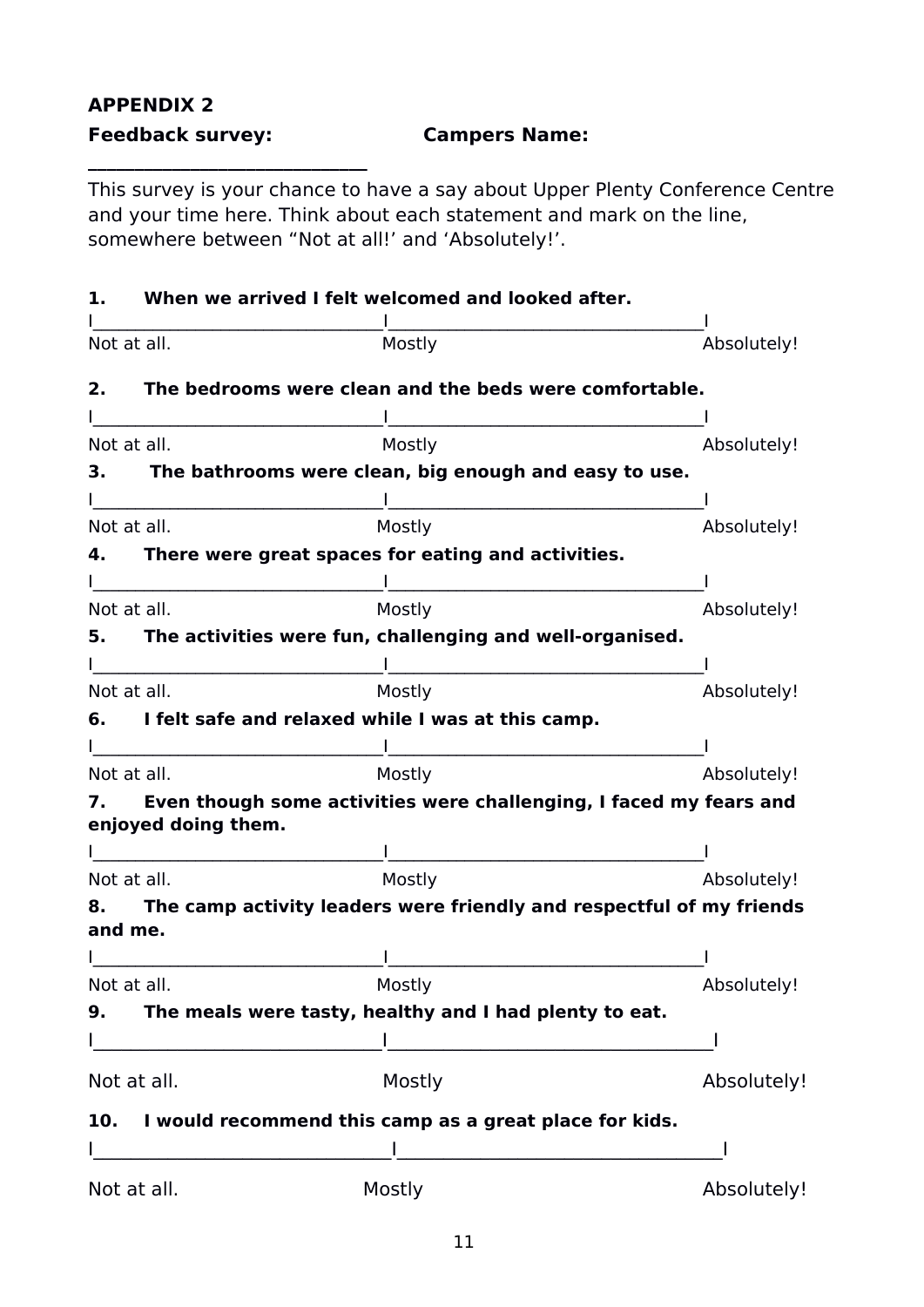#### **APPENDIX 3**

#### **DEFINITIONS OF HARM or ABUSE**

#### **1. Physical Abuse and Neglect**

Includes intentionally causing, or threatening to cause, physical injury to a child. It includes inadvertently causing injury as a consequence of physical punishment or physically aggressive treatment of a child. The injury may take the form of bruises, cuts, burns or fractures.

It may also include not meeting the necessary developmental needs, such as being provided with adequate food, drinks or rest period, or being exposed to extreme weather without protection.

#### **2. Sexual abuse and grooming**

Sexual harm occurs when a person (adult, adolescent or another child) uses power or authority over a child, or inducements, to involve the child in sexual activity. It involves a wide range of sexual activity, contact or non-contact acts, including grooming behaviours, inappropriate touching, holding, or fondling a child, or exposing a child to pornography and, of course, to engaging in a sexual act with a child. (Under 16 years or more than 3 years apart in age.)

#### **3. Emotional and Psychological**

Emotional and psychological harm occurs when a person engages in inappropriate behaviours, such as rejecting, ignoring, threatening or verbally abusing a child, or allows others to do so. Because such abuse does not leave physical signs, it is often hidden and underestimated in terms of lifelong impact and damage to physical and emotional growth.

#### **4. Racial, cultural or religious**

Racial abuse is any harmful conduct that discriminates against, or demonstrates contempt, ridicule, hatred or negativity towards a child because of their race, ethnic origin skin colour or other evidence of 'difference'. It may be overt, such as racial vilification or discrimination, or covert, such as demonstrating a lack of cultural sensitivity or positive ideas about a different ethnicity.

Religious or cultural abuse is similar to racial abuse, but is directed towards expressions of religious faith or practice or cultural dress, identifying styles of cultural expression or practices.

The harm that is caused by racial, religious or cultural abuse targets the child's **identity**.

"If a child's identity is denied or denigrated, then they are not being kept safe. Denying (racial, religious or cultural) identity is detrimental to their attachment needs (sense of belonging) emotional development, their education and their health. Every area of huiman development which defines the child's best interests has a cultural component. Your culture helps define HOW you belong, HOW you express emotion, HOW you learn and HOW you stay healthy." Muriel Bamblett, Robin Clark Memorial Lecture, 2005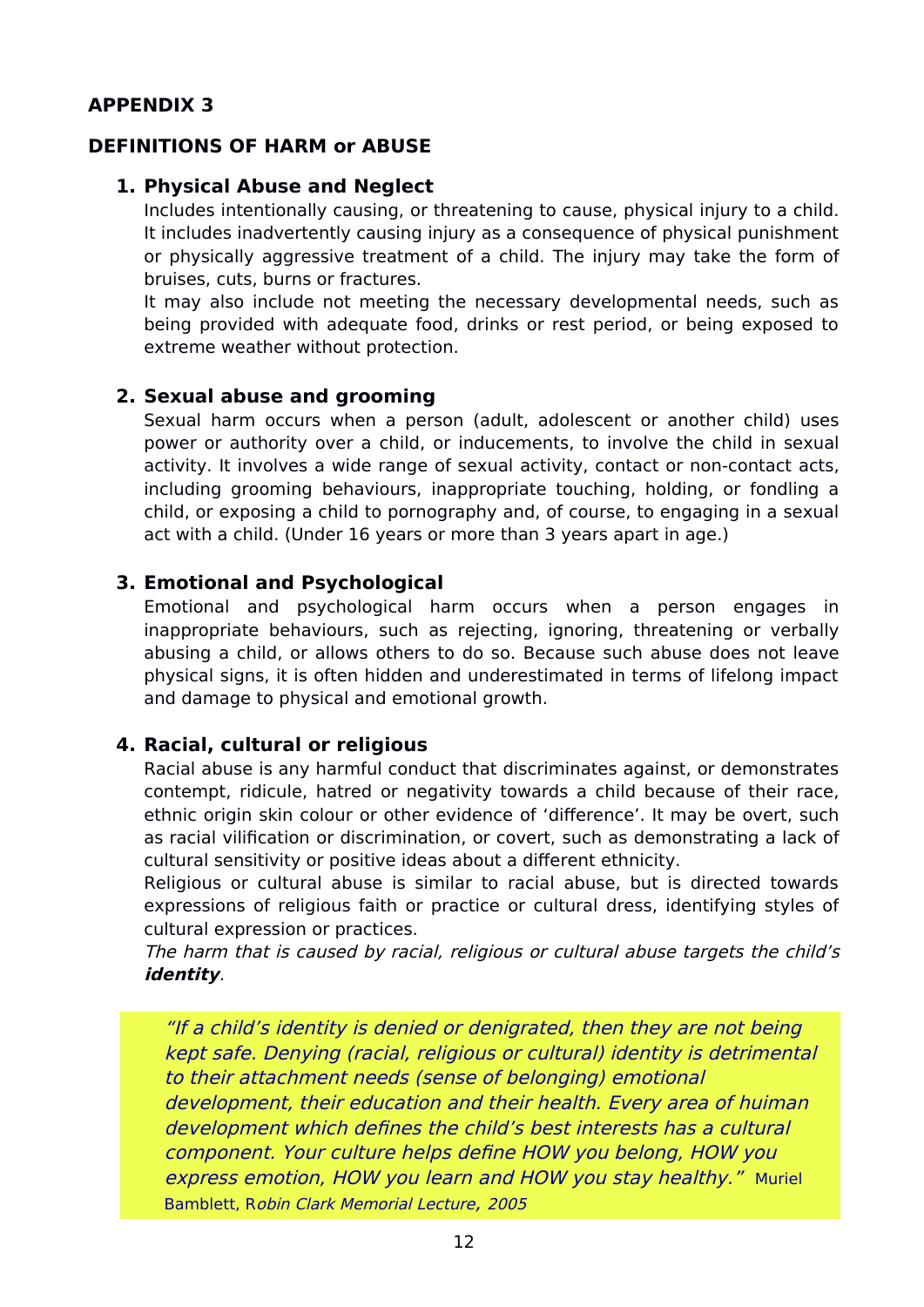## **5. Bullying**

Bullying of a child or young person occurs when there is an inappropriate use of power by an individual or a group, with intent to harm or injure, either physically, emotionally or psychologically. Bullying is usually a deliberate and repeated focus by and individual or a group on the young person.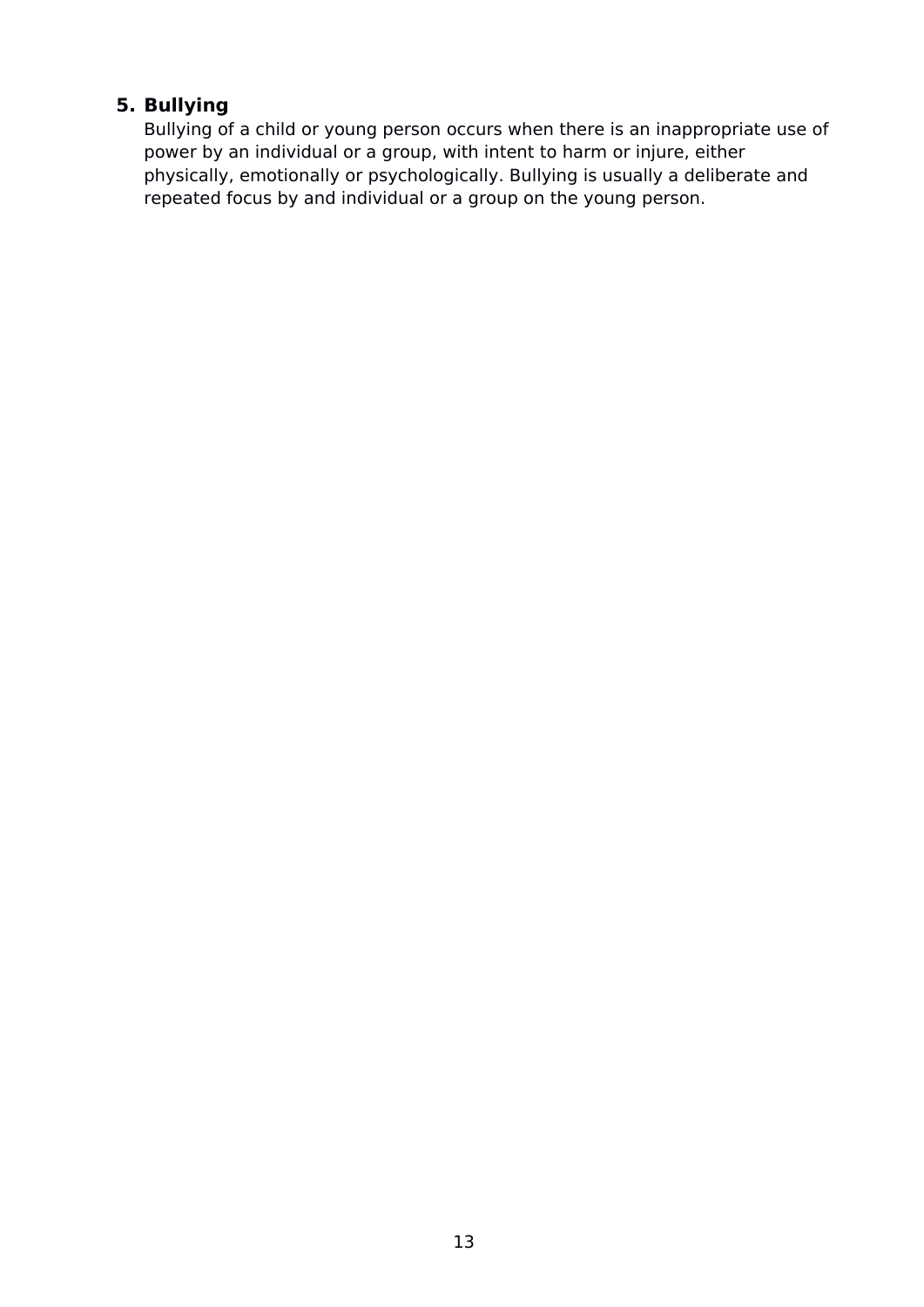## **APPENDIX 4. Complaint Form**

[To be used for Formal Complaints regarding discrimination, harassment (including sexual harassment), vilification, victimisation or bullying against yourself or another person, as observed by yourself.**]**

#### **Please read the Code of Conduct Document before using this form.**

## **COMPLAINT FORM (Private and Confidential) Date: / /**

**Time: \_\_\_:\_\_\_\_ am/pm**

| <b>Your Name:</b>                                                                                                                                                                                                                                                                                            | <b>Role at UPCC:</b>                                         |  |  |  |  |  |  |
|--------------------------------------------------------------------------------------------------------------------------------------------------------------------------------------------------------------------------------------------------------------------------------------------------------------|--------------------------------------------------------------|--|--|--|--|--|--|
| Is the complaint about offending<br>behaviour:<br>a. directed towards you? Yes / No                                                                                                                                                                                                                          | Who was the victim of the behaviour?<br><b>Staff member:</b> |  |  |  |  |  |  |
| b. about another person? Yes / No                                                                                                                                                                                                                                                                            | Camper:                                                      |  |  |  |  |  |  |
|                                                                                                                                                                                                                                                                                                              | Other:                                                       |  |  |  |  |  |  |
| Please briefly, but accurately, describe the alleged behaviour about which you<br>are lodging this Complaint Form. (Keep to the facts, without interpretation or<br>opinion.)                                                                                                                                |                                                              |  |  |  |  |  |  |
| Who was the offending person:                                                                                                                                                                                                                                                                                |                                                              |  |  |  |  |  |  |
| What did he/she say or do?                                                                                                                                                                                                                                                                                   |                                                              |  |  |  |  |  |  |
|                                                                                                                                                                                                                                                                                                              |                                                              |  |  |  |  |  |  |
| What was your response?                                                                                                                                                                                                                                                                                      |                                                              |  |  |  |  |  |  |
| Where did the event/behaviour take place?                                                                                                                                                                                                                                                                    |                                                              |  |  |  |  |  |  |
|                                                                                                                                                                                                                                                                                                              |                                                              |  |  |  |  |  |  |
| Were there other witnesses? If so, provide name(s)                                                                                                                                                                                                                                                           |                                                              |  |  |  |  |  |  |
|                                                                                                                                                                                                                                                                                                              |                                                              |  |  |  |  |  |  |
| Was this a one-off or repeated offense?                                                                                                                                                                                                                                                                      |                                                              |  |  |  |  |  |  |
| What would you like to see as an outcome of the Complaint process?                                                                                                                                                                                                                                           |                                                              |  |  |  |  |  |  |
|                                                                                                                                                                                                                                                                                                              |                                                              |  |  |  |  |  |  |
| <b>Statement of Intent:</b> I make this complaint in all sincerity, recognising that<br>such a complaint may have a serious or long-term impact on all those involved. I<br>will act in good faith in the process and accept the ruling of the 'investigator'<br>where I believe it is fair and transparent. |                                                              |  |  |  |  |  |  |
|                                                                                                                                                                                                                                                                                                              | Date: _____ / ____ / _____                                   |  |  |  |  |  |  |
|                                                                                                                                                                                                                                                                                                              |                                                              |  |  |  |  |  |  |
|                                                                                                                                                                                                                                                                                                              |                                                              |  |  |  |  |  |  |